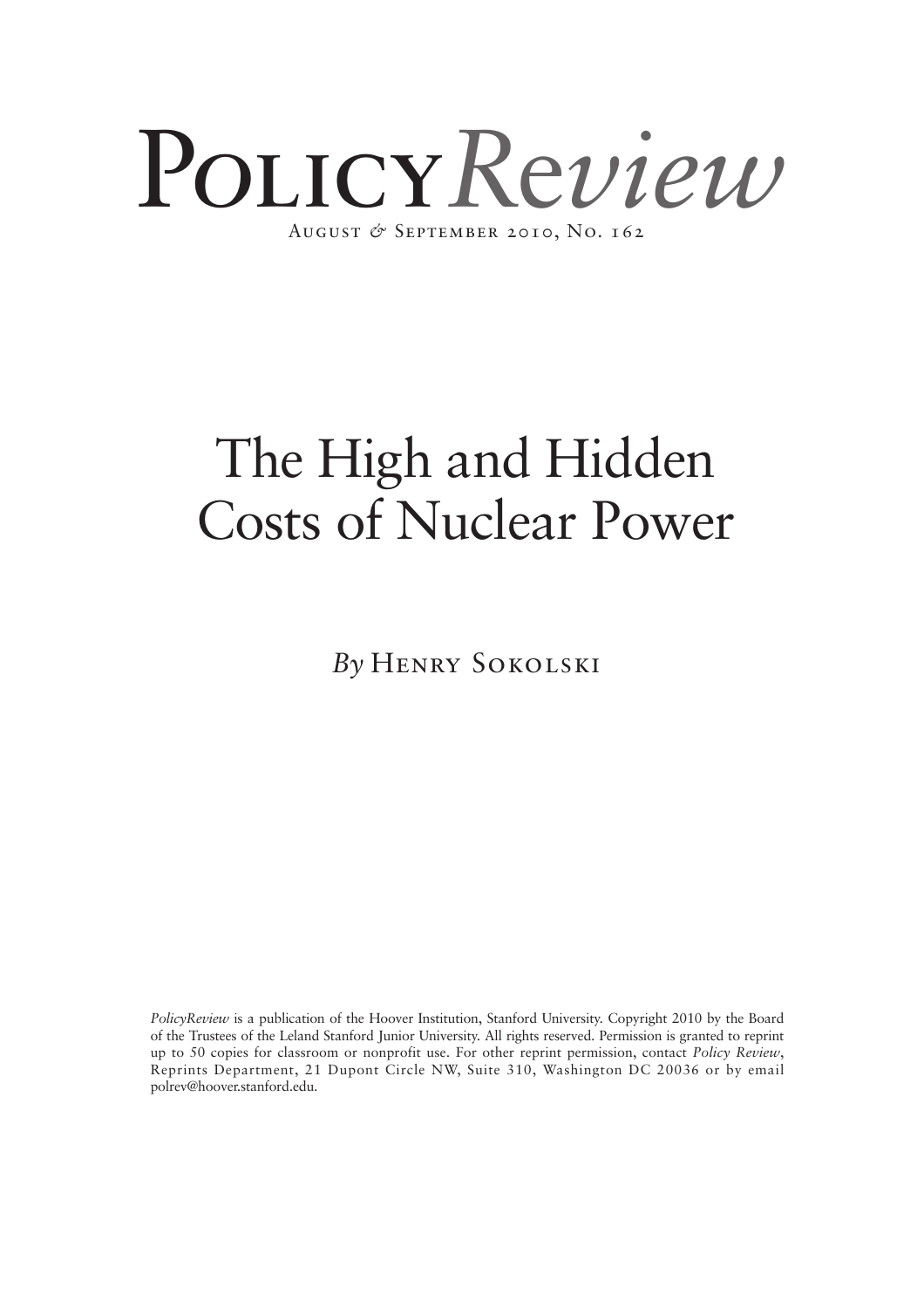*By* Henry Sokolski

W hen security and arms control analysts list what has helped keep nuclear weapons technologies from spreading further than they already have, energy economics is rarely, if ever, mentioned. Yet large civilian nuclear energy programs can — and have — brought states quite a way towards developing nuclear weapons, and it has been market economics, more than any other force, that has kept most states from completing the original plans. Since the early 1950s, every major government in the Western Hemisphere, Asia, the Middle East, and Europe has been drawn to atomic power's allure only to have market realities prevent most of their nuclear investment plans from being fully realized.

Adam Smith's "invisible hand," then, could well determine just how far civilian nuclear energy expands, and how much attention its attendant secu-

August *&* September 2010 53 *Policy Review*

*Henry Sokolski is executive director of the Nonproliferation Policy Education Center. This essay draws from a more-detailed, forthcoming study, "Nuclear Power, Energy Markets, and Proliferation."*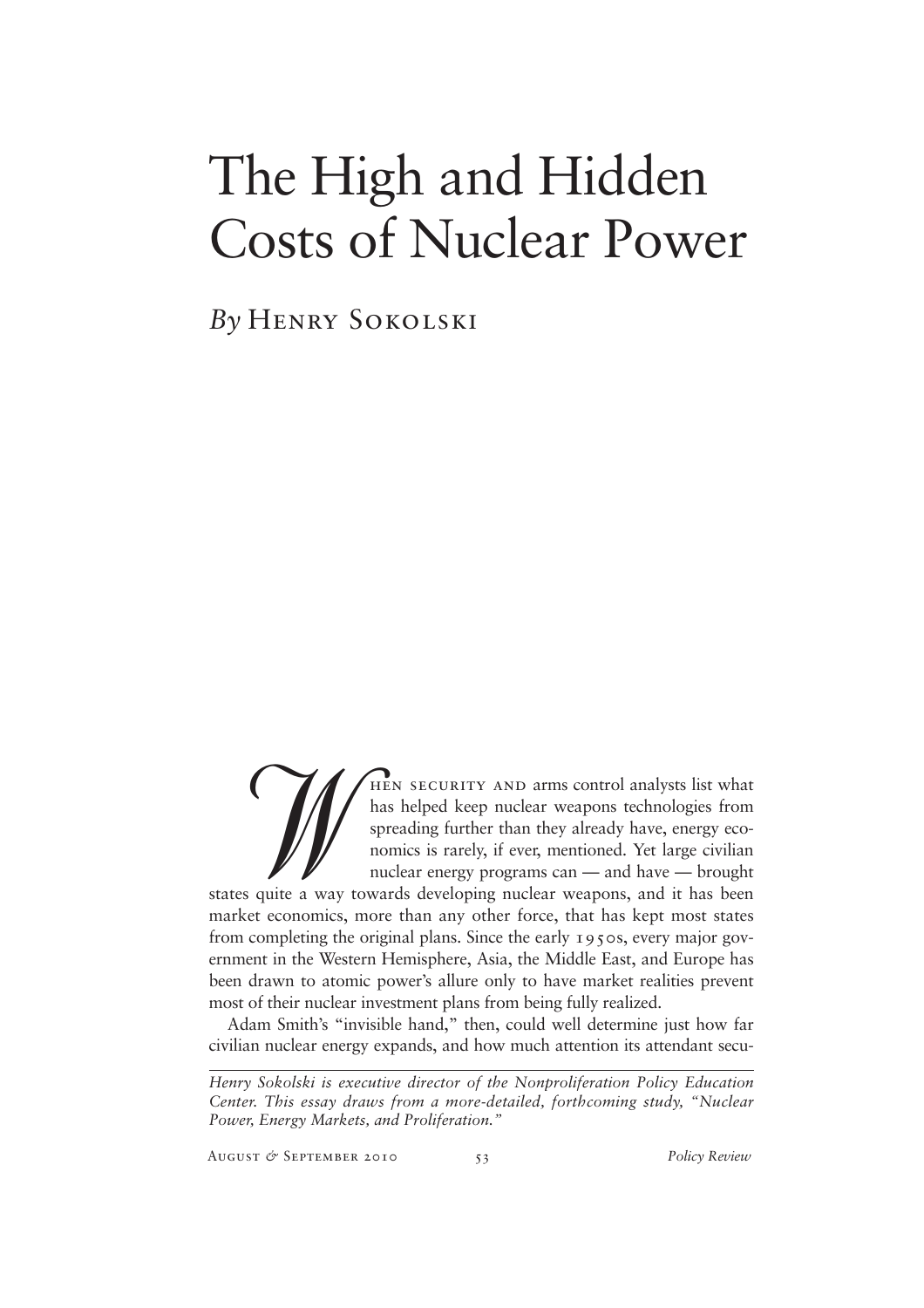rity risks deserve. Certainly, if nuclear power's economics remain negative, diplomats and policy makers could leverage this point, working to limit legitimate nuclear commerce to what is economically competitive and so gain a powerful tool to help limit nuclear proliferation. If nuclear power finally breaks from its past and becomes the cheapest of clean technologies, though, it is unlikely that diplomats and policymakers will be anywhere near as able or willing to prevent insecure or hostile states from developing nuclear energy programs even if they help them to make atomic weapons.

## Nuclear's past, present, and projected future

 $\int$ n the early 1950s, U.S. Atomic Energy Commission Chairman Lewis Strauss trumpeted the prospect of nuclear electricity "too cheap to meter." An international competition to develop commercial reactors, orchestrated under President Dwight D. Eisenhower's Atoms for Peace Program, ensued between the U.S., Russia, India, Japan, and much of Western Europe. Several reactors and nuclear fuel plants were designed and built, endless amounts of technology declassified and shared worldwide with thousands of technicians, and numerous research reactors exported in the 1950s. Yet, ultimately, the relative cheapness and abundance of oil and coal assured that only a handful of large nuclear power plants were actually built.

The next drive for nuclear power came in the late 1960s, just before the energy "crisis" of the early 1970s. President Richard Nixon, in announcing his Project Independence, insisted that expanding commercial nuclear energy was crucial to reducing U.S. and allied dependence on Middle Eastern oil. France, Japan, and Germany, meanwhile, expanded their nuclear power construction programs in a similar push to establish energy independence. The U.S., Russia, Germany, and France also promoted nuclear power exports at the same time. Four thousand nuclear power plants were to be brought on line worldwide by the year 2000.

But, market forces — coupled with adverse nuclear power plant operating experience — pushed back. As nuclear power plant operations went awry (e.g., fuel cladding failures, cracking pipes, fires, and ultimately Three Mile Island), spiraling nuclear construction costs and delays, as well as the disastrous accident at Chernobyl, killed the dream. More than half the nuclear plant orders in the U.S. and almost 90 percent of the projected plants globally were canceled — including a surprisingly large number of proposed projects in the Middle East.

Today, however, a third wave of nuclear power promotion is underway, buoyed by international interest in reducing greenhouse gas emissions and national concerns in enhancing energy security, at least as measured in terms of reliance on oil. The nuclear industry in the U.S. has been lobbying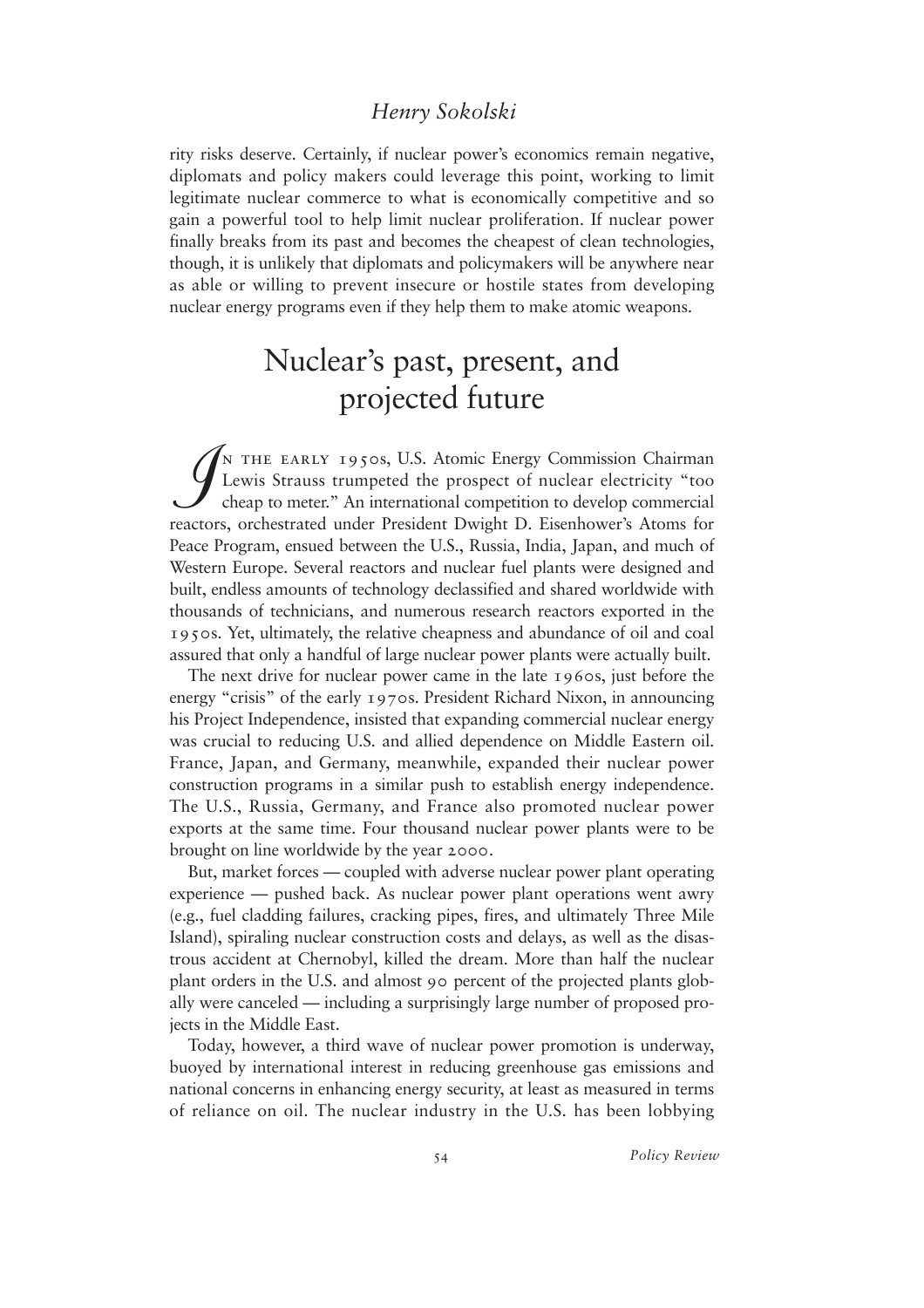Congress to finance the construction of more than \$100 billion in reactors with federal loan guarantees. President Obama has responded by proposing \$36 billion in new federal loan guarantees for nuclear power. Other governments have renewed their plans for reactor construction as well. Even Europe is reconsidering its post-Chernobyl ambivalence over nuclear power: Finland, France, Italy, and Eastern Europe are again either building or planning to build power reactor projects of their own. Germany and Sweden, meanwhile, are reconsidering their planned shutdown of existing reactors.

In all this, the hands of government are evident. Certainly, if nuclear power were ever truly too cheap to meter, could assure energy security, or eliminate greenhouse gas emissions economically, private investors would be

clamoring to bid on nuclear power projects without governmental financial incentives. So far, though, private investors have shied from putting any of their own capital at risk. Why? They fear nuclear energy's future will rhyme with its past. In the 1970s and 1980s, new nuclear power projects ran *projects ran so far* so far behind schedule and over budget that most of the ordered plants had to be cancelled. Even those that reached completion were financial losers for their original utility and outside investors, and the banking sector became wary.

*In the 1970s and 1980s, new nuclear power behind schedule and over budget that most had to be cancelled.*

In this regard, little has changed. In Finland, a turnkey reactor project has been led by the French

manufacturer areva, in part as a way to demonstrate just how inexpensively and quickly new nuclear plants can be built. The project is now more than three years behind schedule and at least 80 percent over budget. Finland says areva is to blame for the cost overruns and construction delays. areva blames Finland and has threatened to suspend construction entirely in hopes of securing a more favorable rate of return. In Canada, the government of Ontario chose to avoid this fate. It put its nuclear plans to build two large power plants on hold after receiving a \$26 billion bid that was nearly four times higher than the \$7 billion the government originally set aside for the project only two years before. Meanwhile, nuclear projects in the U.S. have seen their costs exclusive of financing rise more than fourfold in less than a decade. (See the range of rising estimates over the last decade in Figure 1.)

To address these concerns, the U.S. nuclear industry has succeeded in getting Congress to implement a growing number of subsidies, including nuclear energy production tax credits and very large federal loan guarantees. Industry estimates indicate that proposed loan guarantees alone would save an American utility at least \$13 billion over 30 years in the financing a modern nuclear reactor. Granting these and additional government incentives, though, may not be sufficient. First, in 2003, the Congressional Budget Office (сво) estimated that the nuclear industry would probably be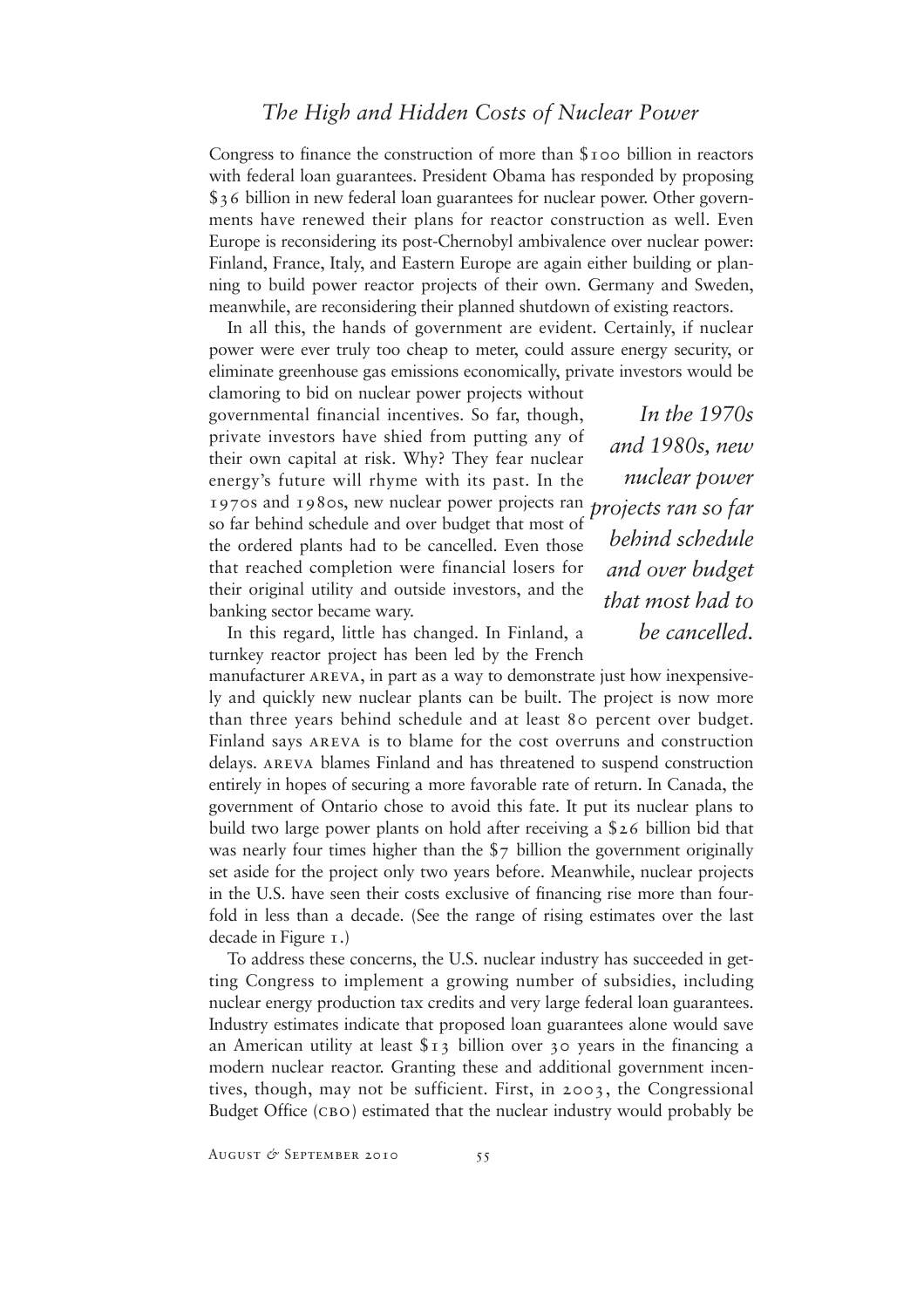FIGURE <sub>1</sub> *Capital costs projections for new power reactors — high and rising*<sup>1</sup>



forced to default on nearly 50 percent of these loans. Second, most recently, Moody's warned that barring a dramatic positive change in utility-industry balance sheets, the ratings firm would downgrade any power provider that invested in new nuclear reactor construction on the basis that these projects were "bet the farm" gambles. The threat of Moody's to reduce credit ratings included utilities that might secure federal loan guarantees, which Moody's described as too "conditional" to be relied on.

Meanwhile, the president of America's largest fleet of nuclear power plants, who now serves as the World Nuclear Association's vice chairman, publicly cautioned that investing in new nuclear generating capacity would not make sense until both natural gas prices rise and stay above eight dollars per 1,000 cubic feet *and* carbon prices or taxes rise and stay above \$25 a ton. Yet industry officials believe that neither condition, much less both, are likely to be met any time soon. Recent developments suggest their skepticism is warranted. After the latest international conference to control carbon emissions held in December 2009 in Copenhagen, carbon prices in the European carbon market hit a near all-time low. United States' natural gas prices,

<sup>1</sup>. This graph reflects some of the most recent nuclear cost projections and is based on a chart originally generated by Mark Cooper and spotlighted by Sharon Squassoni. See Mark Cooper, "The Economics of Nuclear Reactors: Renaissance or Relapse?" (Institute for Energy and the Environment, June 2009), available at http://www.vermontlaw.edu/Documents/Cooper%20Report%20on%20Nuclear% 20Economics%20FINAL%5B1%5D.pdf (this and all subsequent web links accessed July 6, 2010), and Sharon Squassoni, "The U.S. Nuclear Industry: Current Status and Prospects under the Obama Administration" (Centre for International Governance Innovation, November 2009), available at http://www.carnegieendowment.org/files/Nuclear\_Energy\_7\_0.pdf.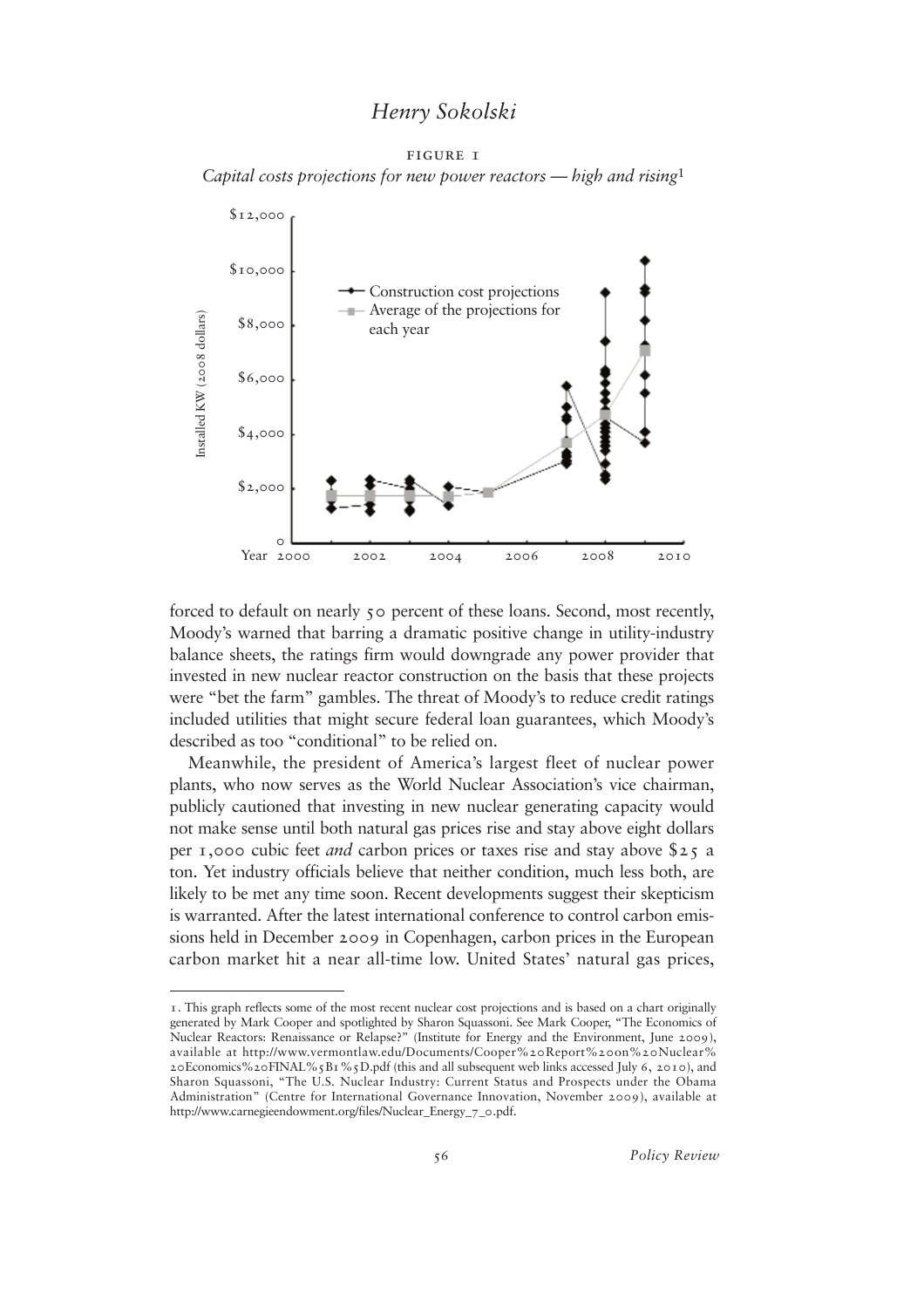meanwhile, driven by reduced demand and massive increases in supplies and newly discovered reserves, have also dropped precipitously. There is good reason to believe that they are unlikely to rise significantly any time soon.<sup>2</sup>

## Energy security and global warming

 $\mathscr{M}$ any decision makers in the energy sector understand this, which, in turn, has given rise to public focus on another, less measurable but possible nuclear power benefit: energy security. The case here, though, is also yet to be demonstrated. In most large industrial countries, oil is only rarely used to produce electricity; more commonly, it is being consumed at increasing rates to fuel growing fleets of cars and trucks. This makes the link between oil imports and nuclear power quite tenuous at present. Perhaps nuclear power could supply the electricity and hydrogen to power the world's transport fleets. But unfortunately, for both electric and hydrogen vehicles, much is unknown about the costs, rate of market penetration, and even whether nuclear will prove to be the most economical way to produce the fuel needed to power these vehicles.

Another assertion nuclear power supporters frequently make is that once carbon is no longer free, their zero carbon emission power plants will be the clear, clean-energy victor. Yet nuclear power may already have priced itself out of the running in any carbon abatement competition. Factoring in industry construction, operation, and decommissioning costs, the total cost of abating one ton of carbon by substituting a new nuclear power plant for a modern coal-fired generator has been pegged by nuclear power critics at  $$120$  or more.<sup>3</sup> This figure, which includes the costs of public subsidies, assumes fairly low capital construction costs (roughly one half of the industry's latest high-end cost projections). If one uses high-end projections, the cost for each ton of carbon abated approaches \$200. Certainly there are much cheaper and quicker ways to reduce carbon emissions (see Figure 2).

Just how rapidly nuclear power can abate carbon emissions is also a significant issue. Certainly, if one is interested in abating carbon in the quickest, least expensive fashion, building expensive nuclear plants that take up to a decade to bring on line will not be an appealing option. That's why in North

<sup>2</sup>. See Rebecca Smith and Ben Casselman, "Lower Natural-Gas Price Leaves Coal Out in Cold," *Wall Street Journal* (June 15, 2009), and Edward L. Morse, "Low and Behold: Making the Most of Cheap Oil," *Foreign Affairs* (September/October 2009).

<sup>3</sup>. See Doug Koplow, "Nuclear Power as Taxpayer Patronage: A Case Study of Subsidies to Calvert Cliffs Unit 3" (NPEC, July 2009), available at http://www.npecweb.org/files/Koplow%20-%20CalvertCliffs3\_0.pdf. A recent study completed by one of America's largest nuclear reactor operators, Exelon, confirms Koplow's figures. Speaking before a group on May 12, 2010, John Rowe, chairman and ceo of Exelon, noted that carbon prices would have to rise to roughly \$100 per ton of co2 before he would recommend Exelon invest in building new power reactors. This figure did not fully reflect the costs of public subsidies associated with nuclear power plant construction and operation. Had it, it would have been very close to Koplow's \$120/ton of co2.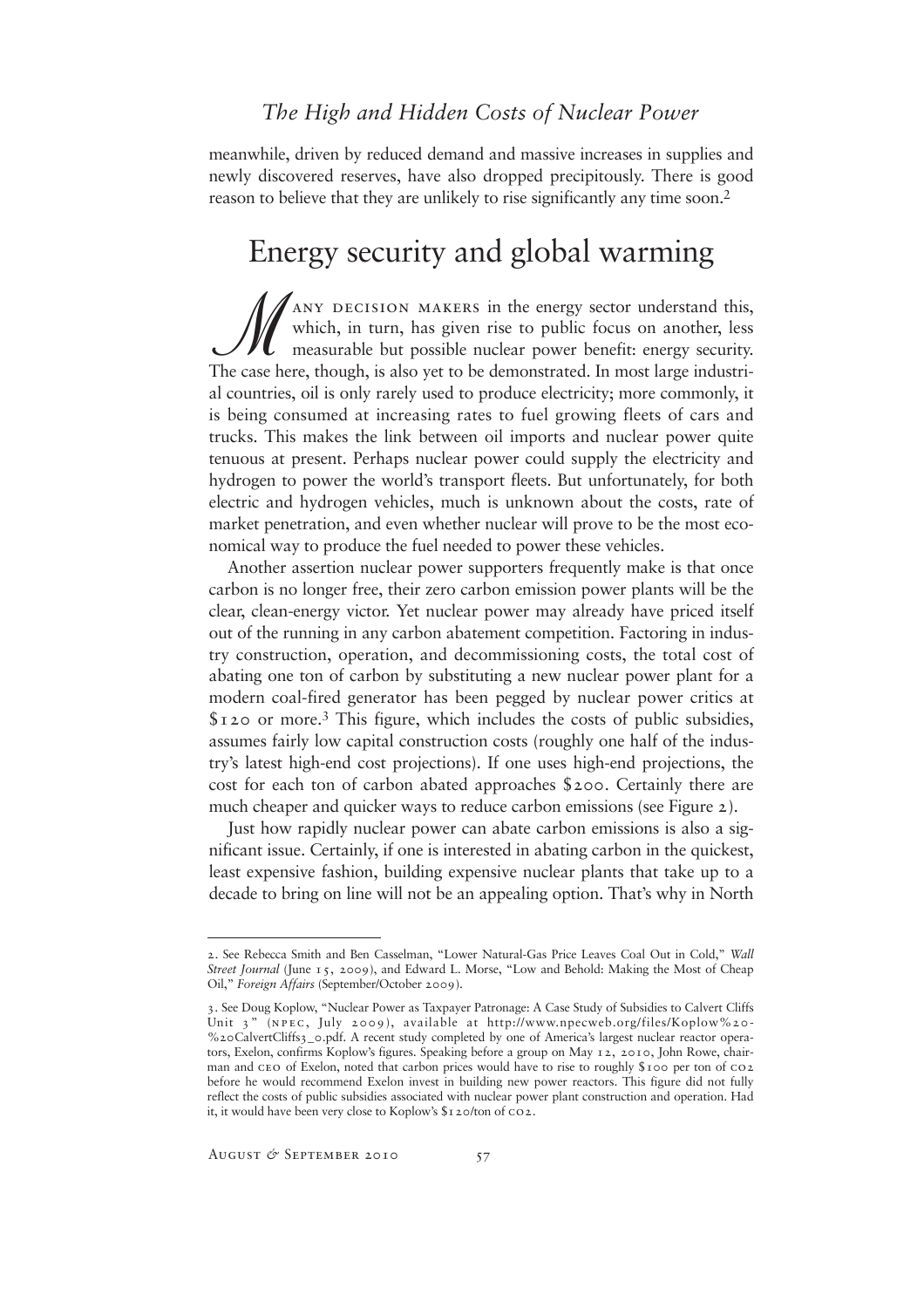figure 2 *New nuclear power — an expensive way to abate carbon*<sup>4</sup>



and South America and the Middle East, the building of natural gas burning generators is currently an attractive, near-term option. Advanced gas-fired power plants can halve carbon emissions as compared to coal-fired plants, can serve as base or peak power generators, and can be brought on line in 18 to 30 months rather than the years upon years needed to build large reactors. Advanced gas-fired generator construction costs, moreover, are a fraction of those projected for nuclear power.<sup>5</sup>

Where natural gas is plentiful, as it clearly already is in the Middle East and the U.S., these economic facts should matter. The benefits of gas become even more evident once one considers the nuclear-specific burdens for nations with no current capacity to create proper regulatory agencies and prepare the grid for a large-base load generator.

## A future unlike our past?

 $\int$ he counterargument to this, of course, is that fossil fuel resources are finite and, in time, will run out. This claim is irrefutable in principle, but in practice, when and how they run out

<sup>4</sup>. Chart generated by Doug Koplow, based on data provided by McKinsey & Company. .

<sup>5</sup>. For a detailed description of natural gas fired electrical generating technologies, their cost, and their performance, see http://www.etsap.org/E-techDS/EB/EB\_E02\_Gas\_fired%20power\_gs-gct.pdf.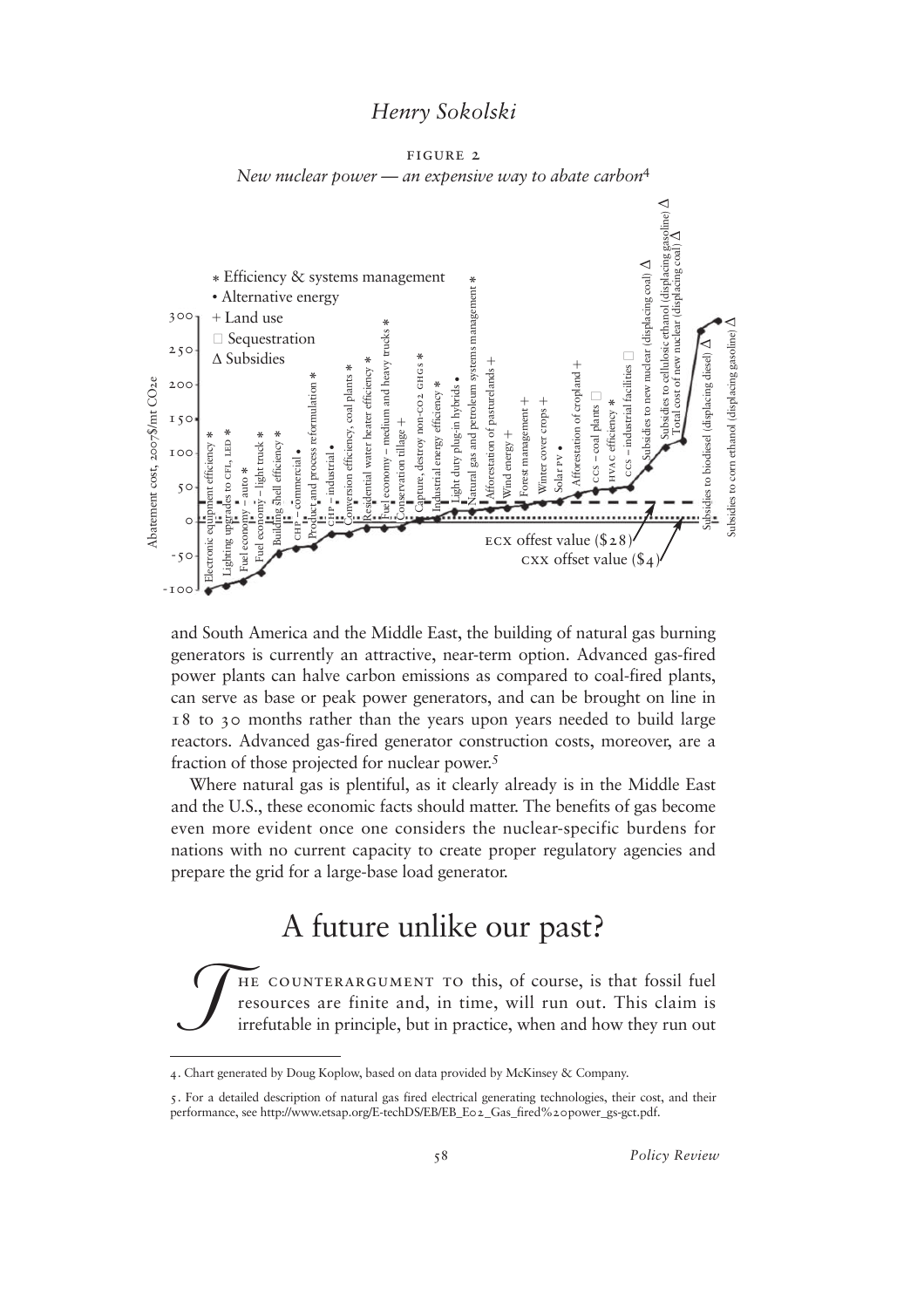matters. Backers of renewables, for example, insist that renewables' costs are coming down significantly. Proponents of wind power argue that its costs have declined by more than 80 percent over the last 20 years. The costs of solar photovoltaic generated electricity has also been falling.

Many energy experts contend that significant changes would have to be made in how electricity is currently distributed and stored before intermittent generators like renewables could compete in addressing base load demand. Yet, as renewables' costs continue to decline, the incentives needed to prompt these changes are likely to increase.<sup>6</sup> Meanwhile, nuclear power's costs are high and rising. With new sources of oil and gas now projected to come on line, it is unclear when or how much fossil fuel prices might increase.

As noted, new electrical grid concepts could be employed incrementally to make the transmission of intermittent wind and solar much more practical; so, too, could the development of practical electrical storage and of viable distributed electrical systems. Economical sequestration of carbon from coalfired plants also may emerge along with increased efficient use of electricity and smart metering that could change and reduce demand patterns. Bottom line: Although none of these developments are guaranteed, any one of them could have a dramatic impact on the long-term economic viability of investing now in nuclear systems that would come on line in 2020 and beyond and operate for 60 years or more.

## Government nuclear power

 $\int$ overnments, on the other hand, view matters differently. The energy market uncertainties noted above have only encouraged governments to invest more in clean energy commercialization options. Thus, the current carbon and energy security challenges have been addressed by Japan, South Korea, India, Russia, France, and the U.S. not only by initiating investments in carbon sequestration and renewables, but by continuing, and sometimes significantly increasing, massive subsidies — e.g., loan guarantees, commercial export loans, energy production credits, accident liability caps and indemnification, and construction delay insurance programs — for the construction of new, large nuclear power plants.

In addition, two other factors fortify many governments' instinct to support nuclear commercialization. First, in several important cases — e.g., in France, Russia, India, South Korea, and Japan — the nuclear industry's payrolls have long been large and are essentially public: Commercial nuclear activities in these states are run through entities that are primarily government-owned. Exposing these industries to the full force of market realities

<sup>6</sup>. For an analysis showing that renewables are already more economical than nuclear or coal base load generations, though, see Amory Lovins's article "Mighty Mice," available at http://www.nei magazine.com/story.asp?storyCode=2033302.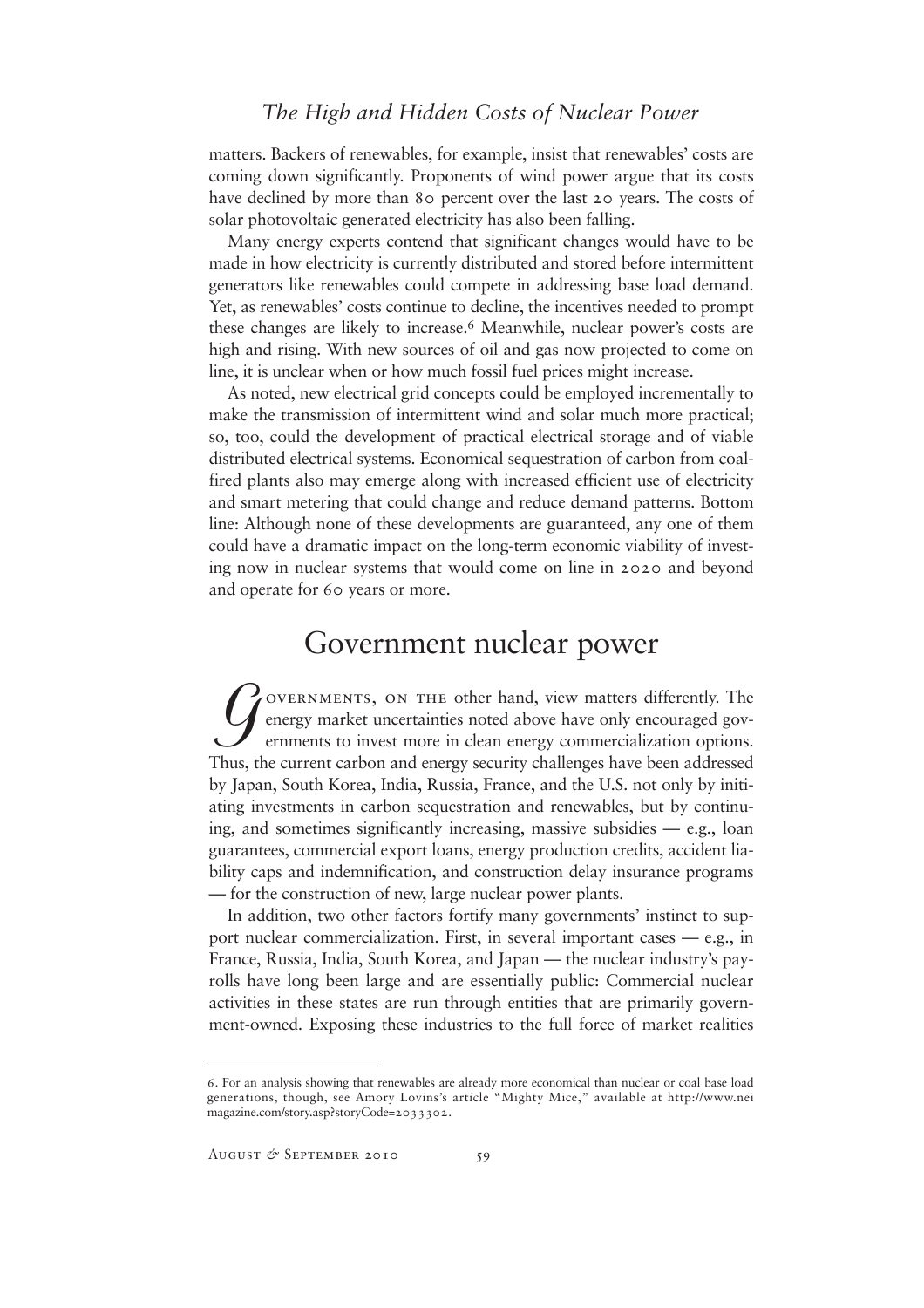could result in significant layoffs — dislocations large enough to produce negative political results. Continuing to subsidize them, on the other hand, is politically astute.

Second and less immediate, commercial nuclear power's historical links to national security make government support natural. Within the oldest and most significant nuclear states, government-run, dual-use reactors were long connected to electrical grids to produce both nuclear weapons fuels and electricity. In the U.S., this includes the Hanford dual-purpose reactor in Washington State (which no longer exists), and the Tennessee Valley Authority's tritium-producing light water reactors (whose operations are about to be expanded). It also includes Russia's RMBK reactors, which made

*were long connected to electrical grids to produce both nuclear weapons fuels and electricity.* 

plutonium for Russia's arsenal until the 1990s; Government-run, France's gas-cooled natural uranium and breeder dual-use reactors reactors, which did the same for France through the 1980s; India's heavy water reactors and planned breeder reactors, which currently provide tritium and plutonium for India's nuclear weapons program; and Britain's Magnox plants, which provided the bulk of the plutonium for the United Kingdom's nuclear arsenal. The most popular of nuclear power systems, pressurized light water reactors (versions of which Germany, France, Russia, Japan, and South Korea all now export and operate) were originally developed in the U.S. for nuclear submarine and naval propulsion.

This history of strong government involvement has made the new government financial incentives to promote the construction of additional nuclear power and fuel-making plants seem normal. Yet, pushing such government support of energy commercialization projects, both nuclear and nonnuclear, actually flies in the face of what market forces would otherwise recommend. More important, it hides the full costs and risks associated with each energy option. This, in turn, is undesirable for several reasons.

*Commercial energy innovation*. Conventional wisdom holds that government subsidies to commercialize technology optimize and catalyze commercial energy modernization. In reality, subsidy policies are politically challenging to implement. Not surprisingly, those that do make it into law most often support the more established and powerful players in the market independent of technical merit. As such, government imposition of energy commercialization subsidies makes it *more* difficult for winning ideas to emerge or prevail against large-scale losers, and this difficulty can increase over time. The reason is simple: Once government officials make a financial commitment to a commercially significant project, it becomes politically difficult for them to admit it might be losing money, or that it was ever a mistake to have supported it — even when such conclusions are economically clear. A "lock-in" effect begins to take hold: Not only won't governments terminate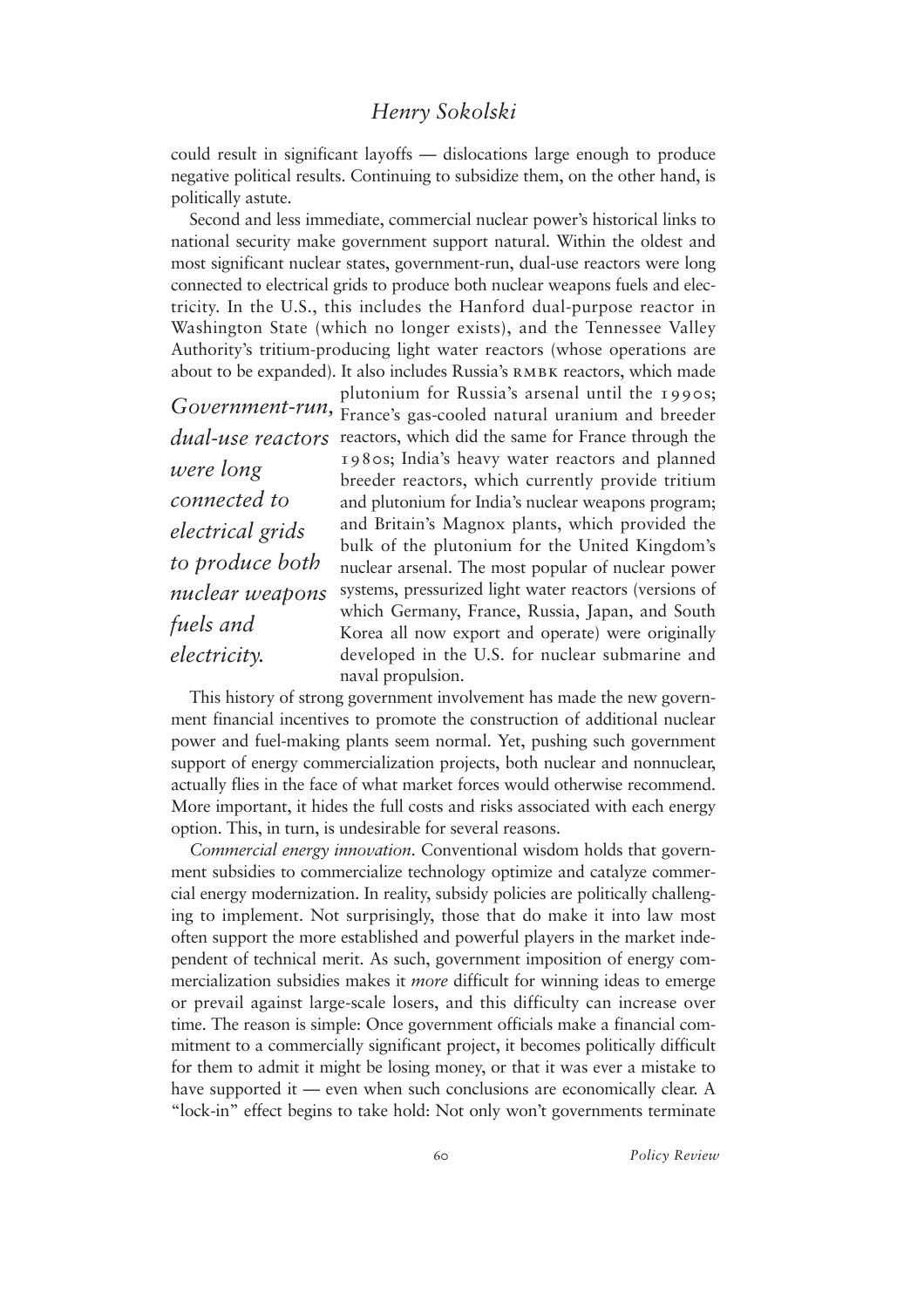funding to clear losers, but they may actually shore up such projects with additional funding or legal mandates to force the public to buy the project's commercial production even when cheaper alternatives clearly exist.<sup>7</sup> In France, Japan, Russia, South Korea, and India, where the power of the government in commercial matters is even stronger than in the U.S., this tendency is even more pronounced.

*Nuclear safety and off-site damage*. With nuclear-specific energy commercialization subsidies, such as low-priced nuclear accident liability insurance, private sector incentives that would otherwise improve operational and design safety also take a hit. Under U.S. law, U.S. commercial nuclear reactor operators (about 100 in number) must secure private insurance suffi-

cient to cover roughly the first \$300 million of damages any nuclear accident might inflict on third parties off-site. After any accident, the law provides that each nuclear utility should also pay up to approximately \$96 million per reactor in annual installments of  $s<sub>15</sub>$  million each (plus a bit more earmarked for legal fees) should the first tier policy be exceeded. These retrospective premiums are paid in a nondiscriminatory fashion: They are virtually identical for both the safest and worst-run utilities.

By most accounts, such pooling lessens the cost of nuclear insurance significantly to the nuclear industry as a whole. $8 \text{ A}$  key argument for such pooling is

*After any accident, the law provides that each nuclear utility should also pay up to some \$96 million per reactor.* 

that it is unreasonable to ask the nuclear industry to assume the full costs of insuring against nuclear accidents and nuclear terrorism; that these risks are simply too large. This certainly was the logic behind the passage of the U.S. Terrorism Risk Insurance Act of 2002 and its repeated extension. Yet, these acts are claimed by their backers to be only "temporary" — i.e., designed to allow private insurers the time to adjust to a new risk market.

Unfortunately, on this point, the U.S. nuclear industry has been increasingly schizophrenic. Originally, in 1957, when the nuclear industry first secured legislation capping its nuclear accident liability for damages suffered by third parties, it claimed that it needed the protection only until utilities had a chance to demonstrate nuclear power's safety record — i.e., until 1967. A half century later, though, industry officials pleaded with Congress that without another 20-year extension, commercial nuclear power would

<sup>7</sup>. For a detailed case study of such effects in the case of bio-fuel commercialization programs, see David Victor, "The Politics of Fossil Fuel Subsidies" (Global Subsidies Initiative, October 2009), available at http://www.globalsubsidies.org/files/assets/politics\_ffs.pdf.

<sup>8</sup>. Estimates of how much Price-Anderson nuclear accident liability limits on third party damages are worth range widely between 0.5 and 2.5 cents per kilowatt hour. For details see Anthony Heyes, "Determining the Price of Price Anderson," *Regulation* (Winter 2002–2003), available at http://www.cato.org/pubs/regulation/regv25n4/v25n4-8.pdf, and Doug Koplow, "Nuclear Power as Taxpayer Patronage," available at http://www.npec-web.org/Essays/Koplow%20-%20 CalvertCliffs3.pdf.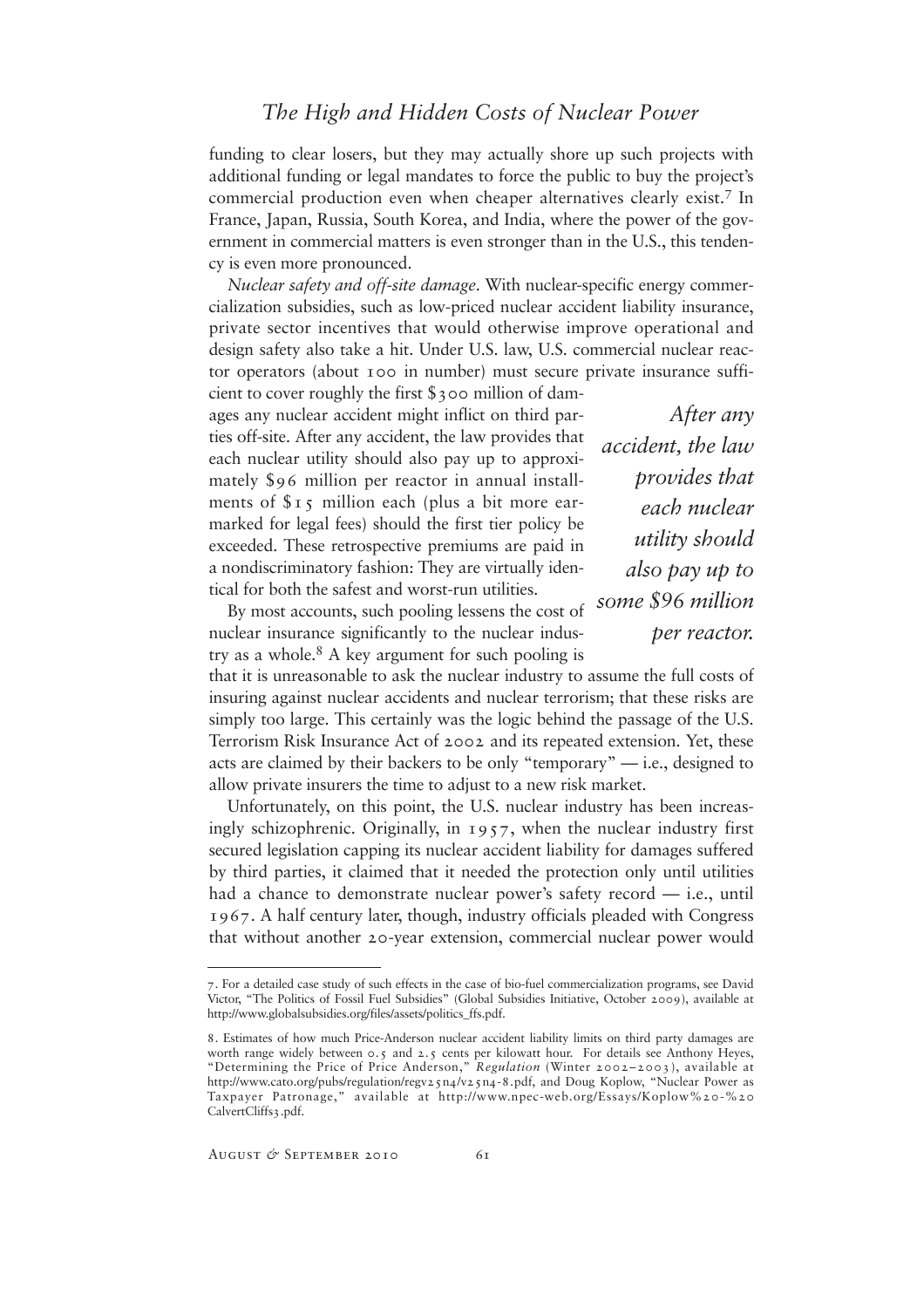die. They also insisted that they were still unwilling to export U.S. nuclear goods to foreign states that have not yet explicitly absolved nuclear vendors from liability for damages parties located off-site might suffer in case of an accident.

The future is supposed to be better. Industry backers of the latest reactor designs claim that their new machines will be dramatically safer than those currently operating and, for this reason, government accident insurance caps could be phased out. Certainly, industry arguments against even higher coverage requirements under their Price-Anderson coverage seem implausible. The nuclear industry in the U.S. is already more than willing to pay for insurance to cover damages to its own nuclear assets. In fact, what most util-

*With commercial nuclear energy projects there is a major additional worry: nuclear energy's link to nuclear weapons proliferation.*

ities spend at a single nuclear site to insure the associated nuclear equipment (and possible outages that that this hardware can cause if it malfunctions) is ten times more than what all U.S. nuclear utilities are required to spend to cover damages that might be done to property and people living off nuclear reactor sites throughout the entire United States At a minimum, this suggests that the insurers and utilities are able to provide substantially more than the \$300 million in primary coverage for off-site accidents that they currently purchase under the requirements of Price-Anderson. Finally, several U.S. nuclear reactor vendors rely heavily upon taxpayer appropriations to help pay for their advanced,

"safer" commercial reactor designs. These "accident-resistant" reactors are precisely the ones that industry says will come on line by  $2025$  — the date the current nuclear insurance liability limits under Price-Anderson legislation will run out.

*Proliferation*. Finally, with commercial nuclear energy projects, especially those exported overseas, there is a major additional worry: nuclear energy's link to nuclear weapons proliferation. Here, the security risks are real. Israel, the U.S., Iran, and Iraq have launched aerial bombing or missile strikes against International Atomic Energy Agency safeguarded reactors (Osirak and Bushehr) even though the owners of these plants (Iran and Iraq) were active members of the IAEA and were members of the NPT. If one includes the 2007 Israeli attack against Syria's reactor and Iraq's failed missile strike against Dimona during the first Gulf War, there have been no fewer than thirteen acts of war directed against nuclear reactors.

Such facts should put a security premium on efforts to subsidize the construction of such projects both here and abroad. Certainly, the more the U.S. and other advanced economies go out of their way to use government financial incentives to promote the expansion of nuclear power programs domestically or overseas, the more difficult it is to dissuade developing nations from making similar investments. This dynamic will exist even if the nuclear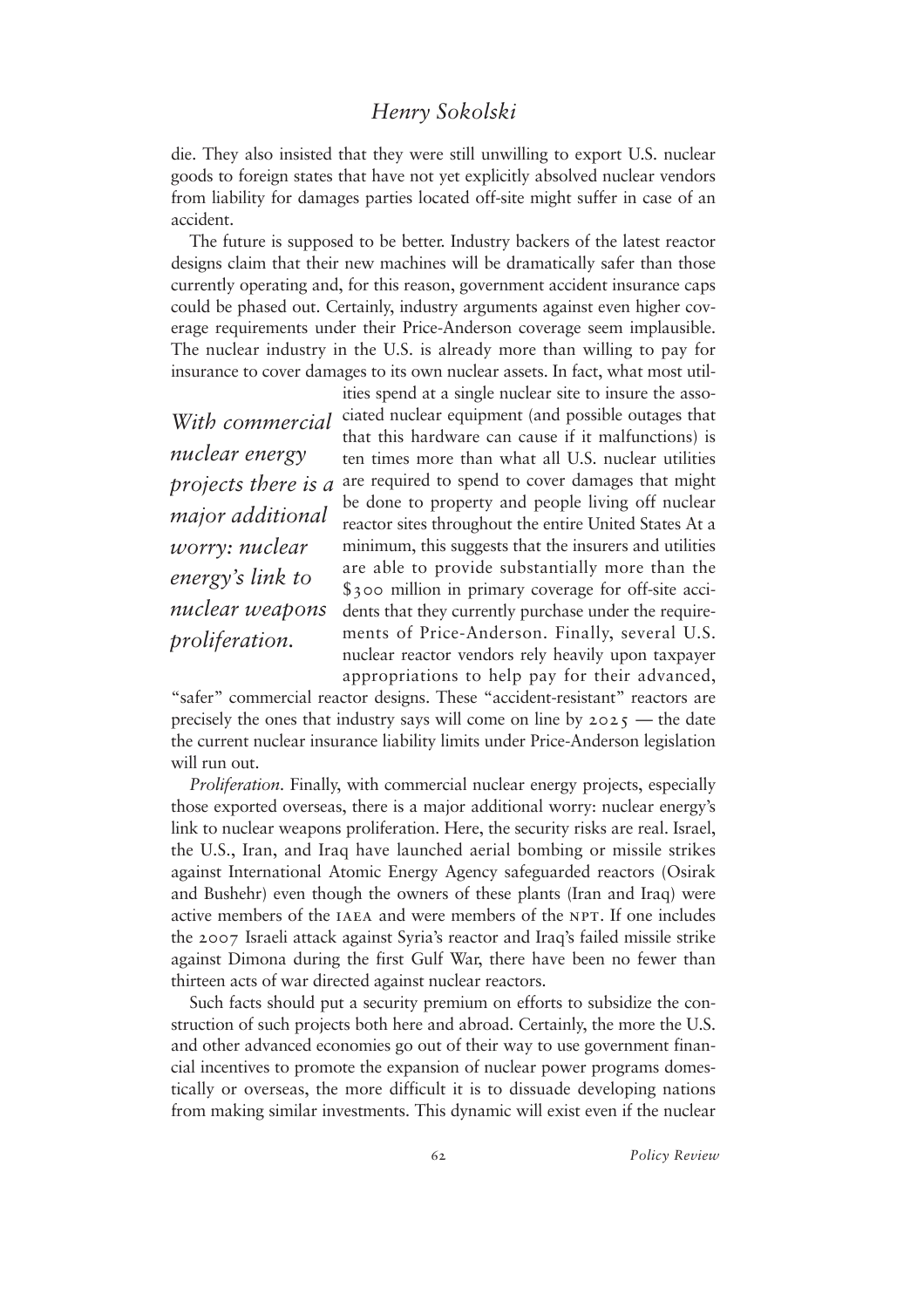projects in question are clearly uncompetitive with nonnuclear alternatives; and move them closer to developing nuclear weapons options, their nuclear programs will appear to be no less sound than ours.

For observers and officials worried about nuclear power's proliferation risks, merely arguing for governments to be more consistent and neutral economically in their selection of different power generation systems might seem cynically inattentive to the substantial security dangers nuclear power's expansion poses. Certainly, the U.S. and other states have oversold how well international nuclear inspections can prevent military diversions from civilian nuclear programs. Even today, the IAEA cannot yet keep reliable track of spent or fresh fuel for roughly two-thirds of the sites it monitors. Worse,

diversions of this material, which can be used as feed for nuclear weapons fuel-making plants, could be made without the IAEA necessarily detecting them. As for large fuel-making plants, the IAEA acknowledges that it cannot reliably spot hidden facilities and annually loses track of many bombs' worth of material at declared plants. With new money and authority, the iaea could perhaps track fresh and spent fuel better; however, the laws of physics make it unlikely that the agency will ever be able to reliably detect diversions from nuclear fuel-making plants.

*The IAEA cannot yet keep reliable track of spent or fresh fuel for roughly two-thirds of the sites it monitors.*

If international nuclear inspections cannot protect

us against possible nuclear proliferation, though, what can? It would help if there were more candor about the limits of what nuclear inspections can reliably detect or prevent. But just as critical is more frankness about how little economic sense most new nuclear power programs make.

In this regard, it is useful to note that the NPT is dedicated to sharing the "benefits" of peaceful nuclear energy. These benefits presumably must be measurably "beneficial." At the very least, what nuclear activities and materials the NPT protects as being peaceful and beneficial ought not to be clearly dangerous and unprofitable. That, after all, is why under Articles I and V, the NPT bans the transfer of civilian nuclear explosives to nonweapons states and their development by nonweapons states. It is also is why the NPT's original 1968 offer of providing nuclear explosive services has never been acted upon and is dead letter now: Not only was it determined to be too costly to use nuclear explosives for civil engineering projects (the cost of cleanup was off the charts), but some states (e.g., Russia and India) claimed they were developing peaceful nuclear explosives when, in fact, they were conducting nuclear weapons tests.

What, then, should be protected under the NPT as being "peaceful" today? Is the activity or material in question dangerously close to bombmaking? Should these activities be allowed to be expanded in nonweapons states and to new locales or, like "peaceful" nuclear explosives, are the bene-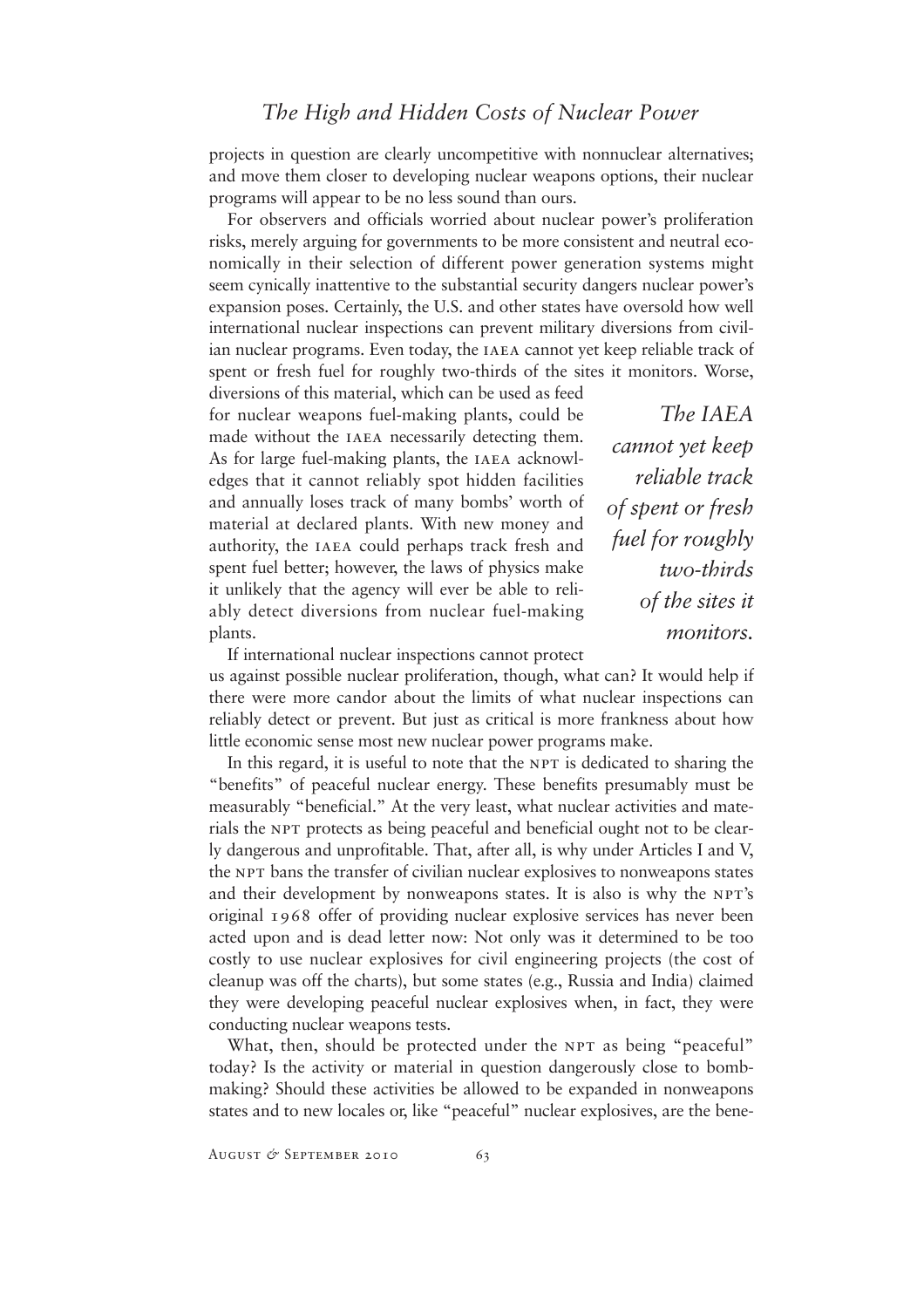fits of these programs so negative and the activities in question so close to bomb-making or -testing to put them outside of the bounds of NPT protection? Again, getting all of the world's nations to agree on the answers to these questions will be difficult. But if civilian nuclear energy projects are economically uncompetitive against their nonnuclear alternatives, the case against states spending extra to promote the commercial expansion of potentially dangerous commercial nuclear projects would be far stronger.

### Policy implications

 $\widetilde{\mathcal{A}}$ GAIN, THE GENERAL takeaway is that governments should spend less time trying to determine what energy technologies should be commercialized and focus instead on how market mechanisms might best be employed to make these determinations possible. This, in turn, suggests six specific steps governments might consider:

*Encouraging more complete, routine comparisons of civilian nuclear energy's costs with its nonnuclear alternatives.* The starting point for any rational commercial energy investment decision is a proper evaluation of the costs of selecting one option over another. Here, as already detailed, governments have a weak track record. One way they could improve their performance is to take more seriously what few economic energy assessments they must do and conduct them routinely. The U.S. Congressional Budget Office (CBO), for example, must score the public costs of guaranteeing commercial energy loans, including the nuclear industry in the U.S. Yet, the last time the CBO made the assessment for proposed loan guarantees in 2008, it failed to give a figure for the probable rate of default on nuclear projects. The CBO's director claims that without proprietary information, the CBO has no way to make such estimates. The last time CBO attempted such projections was in 2003, when it pegged the likely default rate under proposed loan guarantee legislation at the time at 50 percent. The Department of Energy, meanwhile, announced that it essentially viewed such information as proprietary. It would be useful for the CBO to get the information it needs to update and qualify such projections. Congress, meanwhile, should demand that DOE make all of its own estimates relating to these issues public.

Yet another way the U.S. government could improve its commercial energy cost comparisons is by finally implementing Title V of the Nuclear Nonproliferation Act of 1978, which calls on the executive branch to conduct energy assessments in cooperation with, and on behalf of, key developing states. The focus of this cooperation was to be on nonnuclear, nonfossilfueled alternative sources of energy. Yet, for these cost assessments to have any currency, they would have to be compared with the full life-cycle costs of nuclear power and traditional energy sources estimates. This work also should be supported by the United Nations' newly proposed International Renewable Energy Agency. In order for any of these efforts to produce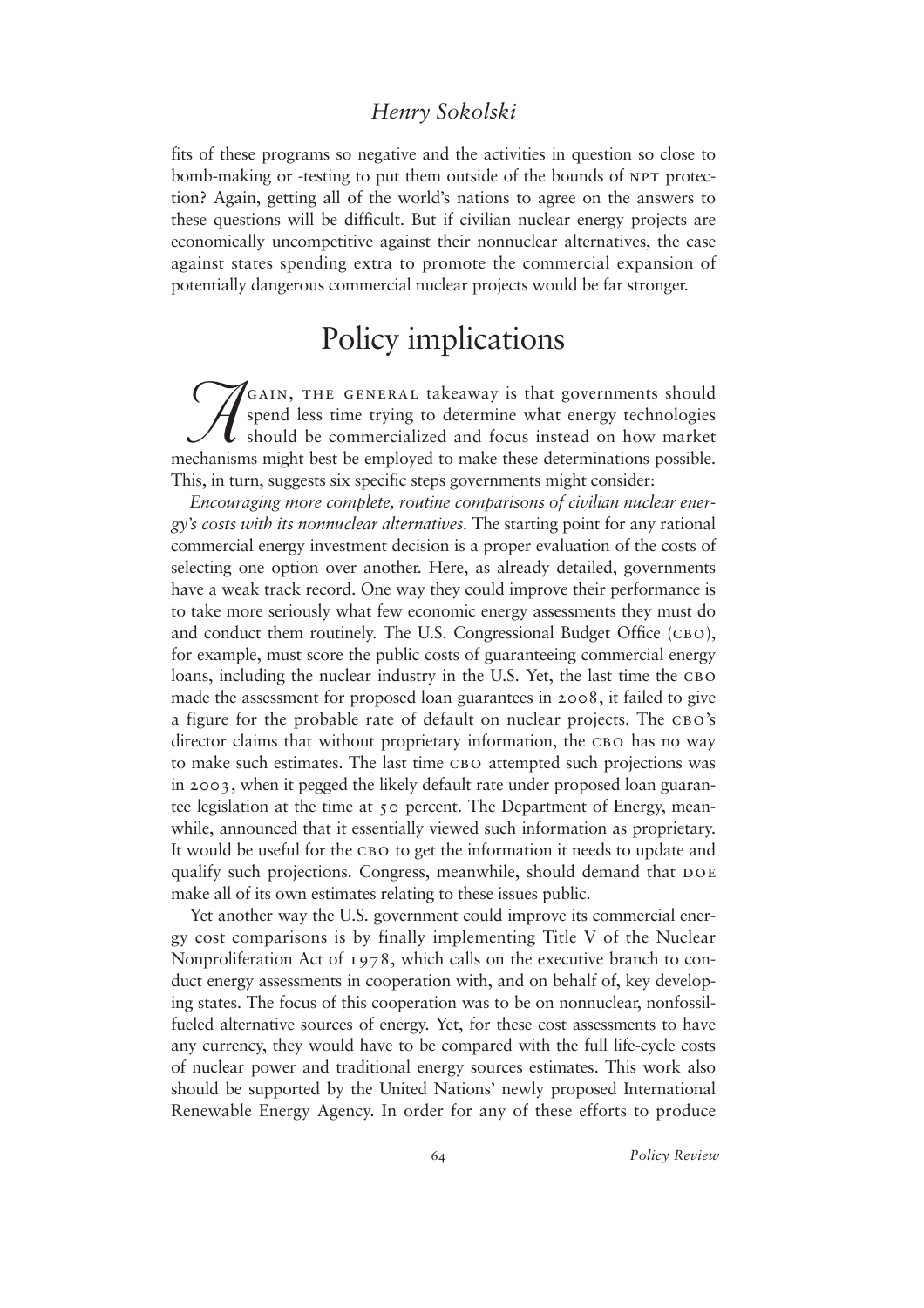sound cost comparisons, more accurate tallies of what government energy subsidies are worth for each energy type will be required.

Finally, the number of full-time energy subsidy economists is currently measured in the scores rather than in the hundreds. Government and privately funded fellowships, full-time positions, and the like may be called for to increase these numbers.

*Increasing compliance with existing international energy understandings that call for internalizing the full costs of large energy projects and for competing them in open international bidding*. The Global Energy Charter for Sustainable Development, which the U.S. and many other states support, already calls on states to internalize many external costs (e.g., those associat-

ed with government subsidies and quantifiable environmental costs such as the probable taxes on carbon) in pricing large energy projects. Meanwhile, the Energy Charter Treaty, which is backed by the eu, calls on states to compete any large energy project or transaction in open international bidding. Since these agreements were drafted, international interest in abating carbon emissions in the quickest, cheapest fashion has increased significantly. The only way to assure this is to include all the relevant government subsidies in the price of competing energy sources and technologies, assign a range of probable prices to carbon, and use these figures to deter-

*The number of full-time energy subsidy economists is currently measured in the scores rather than in the hundreds.*

mine what the lowest cost energy source or technology might be in relation to a specific timeline.

This suggests that any follow-on to the Kyoto understandings should require international enforcement of such energy comparisons by at least referencing the principles laid out in the Energy Charter Treaty and the Global Energy Charter for Sustainable Development. Enforcing international adherence to these principles will be challenging. A good place to start would be to work with g-20 to agree to a modest follow-on action plan to Copenhagen that would include establishing common energy project-cost accounting and international bidding rules that track these agreements. Beyond this, it would be useful to call on the G-20 to give the IAEA notice of any state decisions they believe might violate these principles to favoring nuclear power over cheaper alternatives. The aim here would be to encourage the IAEA to ascertain the true purpose of such nuclear projects.

*Discouraging the use of government financial incentives to promote commercial nuclear power.* This recommendation was made by the Congressional Commission on the Prevention of Weapons of Mass Destruction Proliferation and Terrorism. It would clearly include discouraging new, additional federal loan guarantees for nuclear fuel or power plant construction of the type now being proposed by President Obama and the nuclear industry. Although this stricture should also be applied against other types of energy (coal, renew-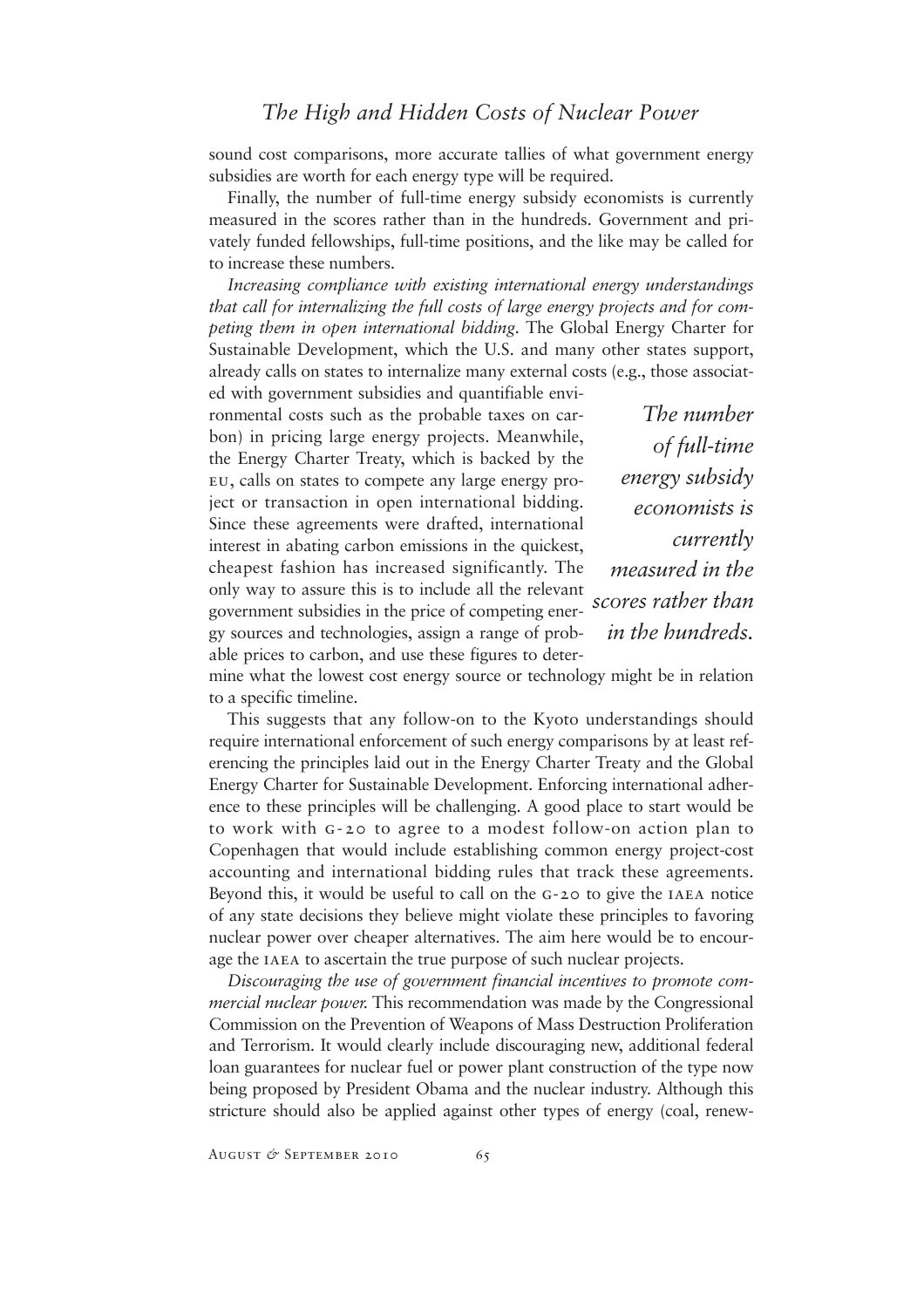ables, natural gas, etc.) as well, the security risks associated with the further spread of civilian nuclear energy make it especially salient in nuclear's particular case. This same prohibition should also be applied against U.S. support for developmental bank loans (i.e., subsidized loans) for commercial nuclear development and against other states' use of subsidized government financing to secure civilian nuclear exports. In some cases, these foreign export loan credits are being used in the U.S. in conjunction with U.S. federal loan guarantees and local state tax incentives to all but eliminate the risks of investing in new nuclear power plant construction. This should be discouraged. In the case of every large civilian nuclear project, domestic or foreign, every effort should be made to place as much private capital at risk as possible in order to

*Recycling spent fuel is not only more expensive but runs much greater proliferation, terrorism, and nuclear theft risks.*

assure due diligence in their execution. Even under the existing U.S. federal loan guarantee program, 20 percent of each nuclear project must be financed without federal protection. For purposes of implementing this law, this nominal figure should be covered entirely with private investment; not by resort to rate hikes for ratepayers.

*Employing more market mechanisms to guide national and international nuclear fuel cycle and waste management decisions.* One of the clear advantages of civilian nuclear power plants over other conventional fossil fueled plants is that nuclear power is much cheaper to fuel. Governments, however, can undermine this advan-

tage by taking steps to increase nuclear fuel cycle costs that are unrelated to the need to assure safety or international security.

Today, the lowest cost interim solution to storing spent fuel (good for 50 to several hundred years) is dry cask storage, above ground, at reactor sites. Recycling spent fuel, on the other hand, is not only more expensive, but runs much greater proliferation, terrorism, and nuclear theft risks. For these reasons, President Bush in 2004, the IAEA in 2005, and the bipartisan U.S. Congressional Commission on the Prevention of Weapons of Mass Destruction Proliferation and Terrorism in 2008 all called for the imposition of a moratorium on commercial reprocessing. This reflects economic common sense. Unfortunately, in many countries, full employment, development of nuclear weapons options, and other political or military concerns often override straightforward cost-benefit analysis. In the U.S., this tendency can be avoided by having the nuclear utilities themselves assume a significant portion of the costs of nuclear waste management and reactor site decommissioning. This would require changing the law in the U.S., which stipulates that all of the costs of final spent fuel storage are to be paid for by off-budget federal user fees.

As for the front end of the nuclear fuel cycle, firm nuclear fuel contracts in hand, rather than government funding or loan guarantees secured, should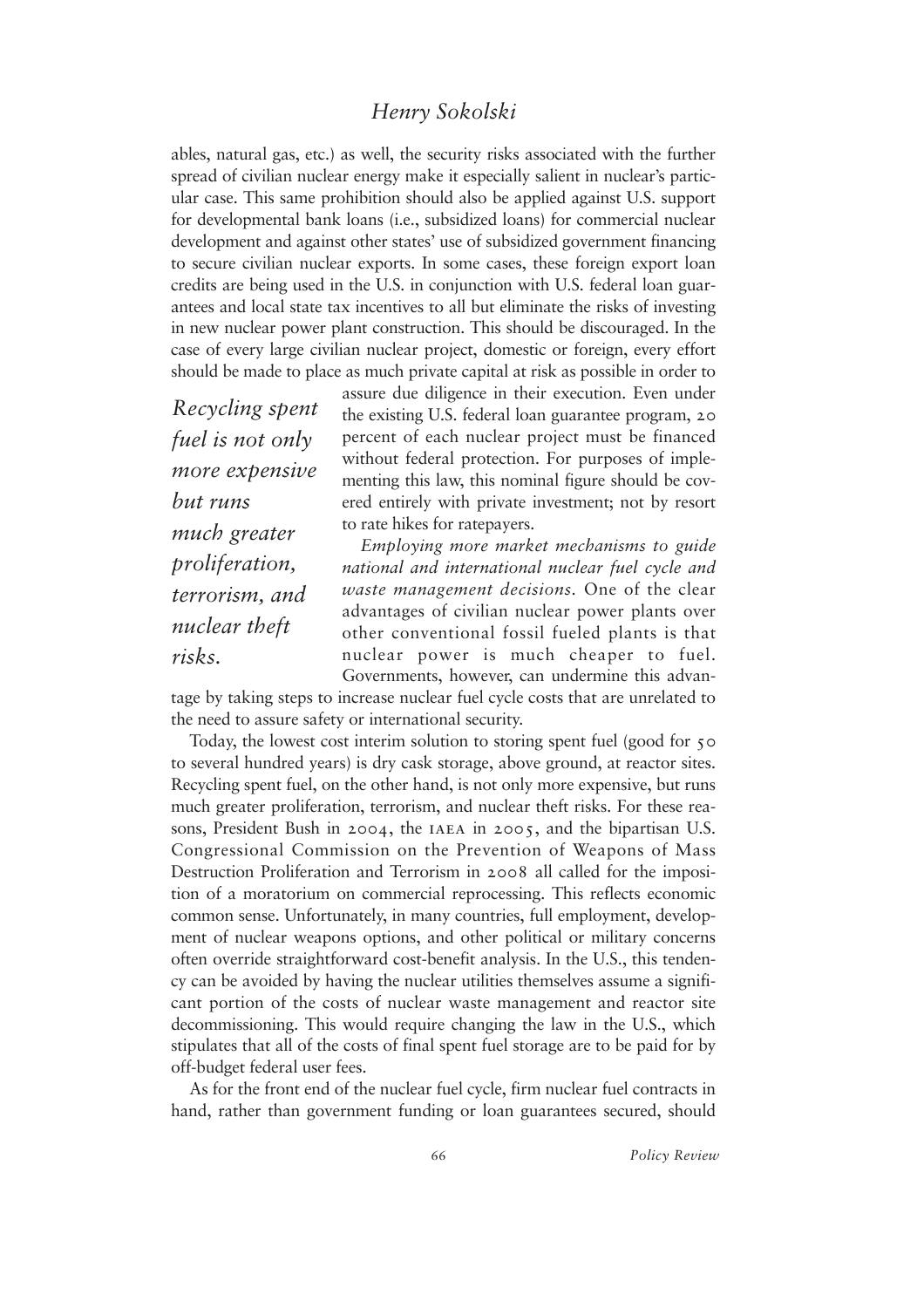dictate any new construction of nuclear fuel-making facilities or their expansion. With such contracts in hand, it should be possible to secure private financing. There currently is substantial interest in creating international fuel banks to assure reliable supply of fresh nuclear fuel and of reprocessing services to states that forswear making their own nuclear fuel. If any such banks are created, though, they should charge whatever the prevailing market price might be for the nuclear products and services they provide. The rationale for this is simple: subsidizing the price risks creating a false demand for risky near-weapons-usable fuels, such as mixed oxide and other plutonium-based fuels. Currently, states can satisfy their demand for fresh fuel without having to resort to any international bank and no state has a need to reprocess for any reason.

Finally, the use of nuclear-weapons-usable highly enriched uranium is a nuclear fuel cycle option that is no longer necessary in the production of power or isotopes. Given the direct usability of heu to make nuclear weapons, however, the elimination and blending down of these fuels is imperative to avoid nuclear proliferation and terrorism risks. In the U.S., the handful of remaining heu-fueled plants receive government funding. This should end by establishing a date certain for these few remaining reactors to be converted to use LEU-based fuels.

*The use of nuclear-weaponsusable highly enriched uranium is a nuclear fuel cycle option that is no longer necessary.*

*Increasing and further privatizing nuclear insur-*

*ance liability coverage to encourage best construction and operations practices*. Efforts should be made to increase the minimum amounts of liability insurance coverage currently required of any civilian nuclear plant operators and to make those requirements less subject to override or forgiveness by officials of the state. Here, amounts required by the international Convention on Supplementary Compensation for Nuclear Damage should be considered to be the international minimum. Far preferable would be for other nuclear power operators to adopt insurance levels that the U.S. currently requires under its domestic Price-Anderson legislation. The U.S., meanwhile, needs to raise these standards even further by announcing its intention to back out of underwriting insurance against terrorist incidents as it currently does and instead require private insurance firms to assume this requirement, as they did before  $9/11$ . Second, Washington needs to make good on its original objective under the 1957 Price-Anderson legislation to eventually stop underwriting coverage for damages a nuclear operator might inflict on off-site third parties. Washington would do best to go about this early and incrementally by announcing that starting in 2025, federal Price-Anderson coverage will no longer apply to any civilian nuclear facility operating in the U.S. Given that some U.S. nuclear firms already believe that their products are safe enough for them to soon forgo Price-Anderson subsidies and that the nuclear industry generally is arguing that their safety record